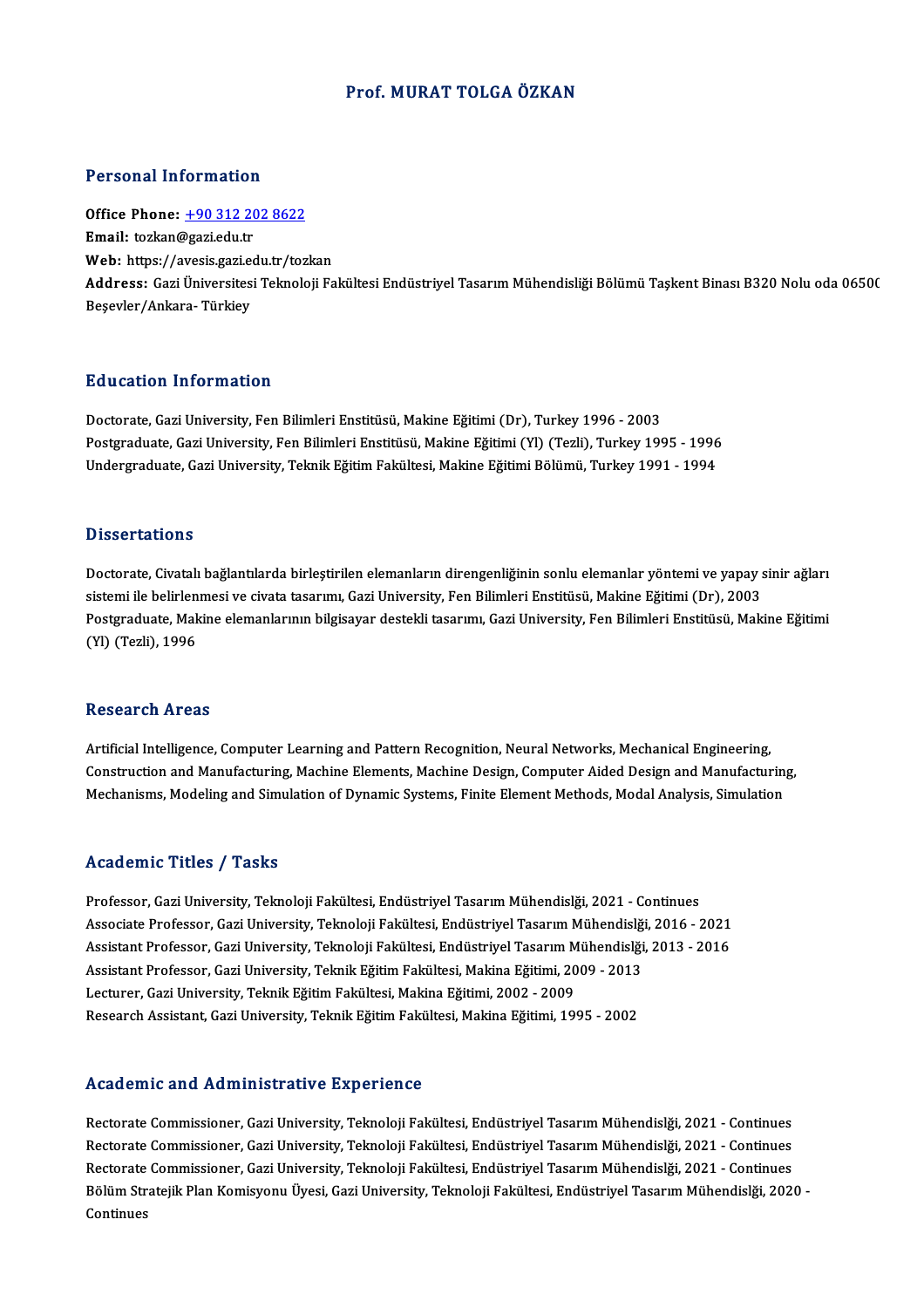GaziUniversity,TeknikEğitimFakültesi,2016 -2016 GaziUniversity,TeknolojiFakültesi,EndüstriyelTasarımMühendisliğiBölümü,2013 -2014

## Courses

Courses<br>Makina Elemanları 2, Undergraduate, 2020 - 2021<br>DİNAMİK, Undergraduate, 2020 - 2021 DOUTSSS<br>Makina Elemanları 2, Undergraduate, 20<br>DİNAMİK, Undergraduate, 2020 - 2021<br>MAKİNA ELEMANI APL1, Undergraduat Makina Elemanları 2, Undergraduate, 2020 - 2021<br>DİNAMİK, Undergraduate, 2020 - 2021<br>MAKİNA ELEMANLARI 1, Undergraduate, 2016 - 2017, 2020 - 2021, 2021 - 2022<br>MEZUNİVET PROJESİ, Undergraduate, 2020, -2021 DİNAMİK, Undergraduate, 2020 - 2021<br>MAKİNA ELEMANLARI 1, Undergraduate, 2016 - 20<br>MEZUNİYET PROJESİ, Undergraduate, 2020 - 2021<br>ENDÜSTRİYEL TASARIMDA YARAY ZEKA VE UYCUL MAKİNA ELEMANLARI 1, Undergraduate, 2016 - 2017, 2020 - 2021, 2021 - 2022<br>MEZUNİYET PROJESİ, Undergraduate, 2020 - 2021<br>ENDÜSTRİYEL TASARIMDA YAPAY ZEKA VE UYGULAMALARI, Postgraduate, 2019 - 2020, 2020 - 2021<br>MAKİNA ELEMAN MEZUNİYET PROJESİ, Undergraduate, 2020 - 2021<br>ENDÜSTRİYEL TASARIMDA YAPAY ZEKA VE UYGULAM<br>MAKİNA ELEMANLARI 2, Undergraduate, 2019 - 2020<br>MEKANİK SİSTEM TASARIMI SİMIL ASYON VE ANALİZ ENDÜSTRİYEL TASARIMDA YAPAY ZEKA VE UYGULAMALARI, Postgraduate, 2019 - 2020, 2020 -<br>MAKİNA ELEMANLARI 2, Undergraduate, 2019 - 2020<br>MEKANİK SİSTEM TASARIMI SİMULASYON VE ANALİZ, Postgraduate, 2016 - 2017, 2020 - 2021<br>MEKAN MAKİNA ELEMANLARI 2, Undergraduate, 2019 - 2020<br>MEKANİK SİSTEM TASARIMI SİMULASYON VE ANALİZ<br>MEKANİZMALAR, Undergraduate, 2020 - 2021<br>MAKİNA ELEMANLARI I, Undergraduate, 2017 - 2018 MEKANİK SİSTEM TASARIMI SİMULASYON VE ANALİZ, Postgraduate, 2016 - 2017, 2020 - 2021 MÜHENDİSLİKMEKANİĞİ2,Undergraduate,2016 -2017 MÜHENDİSLİKMEKANİĞİ1,Undergraduate,2016 -2017,2017 -2018

# Advising Theses

ÖZKAN M.T., Design Of Vibration Isolator And Finite Element Analysis, Postgraduate, M.KURAN(Student), 2020 TER VISING I HOSSES<br>ÖZKAN M. T. , Design Of Vibration Isolator And Finite Element Analysis, Postgraduate, M.KURAN(Student), 2020<br>ÖZKAN M. T. , Snap-Fits Design And Modeling With Artificial Neural Networks, Postgraduate, F. ÖZKAN M. T. , Design Of Vibration Isolator And Finite Element Analysis, Postgraduate, M.KURAN(Student), 2020<br>ÖZKAN M. T. , Snap-Fits Design And Modeling With Artificial Neural Networks, Postgraduate, F.ERDEMİR(Student), 2<br> ÖZKAN M. T. , Snap-Fits Design And Modeli<br>ÖZKAN M. T. , Definition of the stress analy:<br>Postgraduate, M.KAYGISIZ(Student), 2017<br>ÖZKAN M. T. , The education of uph besed. ÖZKAN M. T. , Definition of the stress analysis and notch effects in the angled drilled plates under different stresses,<br>Postgraduate, M.KAYGISIZ(Student), 2017<br>ÖZKAN M. T. , The education of web based interactive mechanis Postgraduate, M.KAYGISIZ(Student), 2017<br>ÖZKAN M. T. , The education of web based interactive mechanisms, Postgraduate, F.CİHAN(Student), 2014<br>ÖZKAN M. T. , Computer aided bearing calculation and analysis with finite elemen ÖZKAN M. T. , The educatior<br>ÖZKAN M. T. , Computer aid<br>F.MEHMET(Student), 2013<br>ÖZKAN M. T. , Design, manu ÖZKAN M. T. , Design, manufacturing of a valve charaterization experimental setup with cartridge valves, Postgraduate,<br>M.BURAK(Student), 2013 F.MEHMET(Student), 2013 ÖZKAN M. T. , Design, manufacturing of a valve charaterization experimental setup with cartridge valves, Po<br>M.BURAK(Student), 2013<br>ÖZKAN M. T. , Sürtünme karıştırma kaynağında farklı kaynak parametrelerinin deneysel olarak M.BURAK(Student), 2013<br>ÖZKAN M. T. , Sürtünme karıştırma kay<br>Postgraduate, M.BOZU(Student), 2007<br>ÖZKAN M.T., EYRERIMENTAL ORSERV ÖZKAN M. T. , Sürtünme karıştırma kaynağında farklı kaynak parametrelerinin deneysel olarak incelenmesi,<br>Postgraduate, M.BOZU(Student), 2007<br>ÖZKAN M. T. , EXPERIMENTAL OBSERVATION OF DIFFERENT WELDING PARAMETERS FRICTION S Postgraduate, M.BOZU(Student), 2007<br>ÖZKAN M. T. , EXPERIMENTAL OBSERV<br>Postgraduate, M.BOZU(Student), 2007 Postgraduate, M.BOZU(Student), 2007<br>Jury Memberships

PhD Thesis Monitoring Committee Member, PhD Thesis Monitoring Committee Member, Gazi Üniversitesi, June, 2021 PhD Thesis Monitoring Committee Member, PhD Thesis Monitoring Committee Member, Gazi Üniversitesi, March, 2021 PhD Thesis Monitoring Committee Member, PhD Thesis Monitoring Committee Member, Gazi Üniversitesi, June, 2021<br>PhD Thesis Monitoring Committee Member, PhD Thesis Monitoring Committee Member, Gazi Üniversitesi, March, 2021<br>P PhD Thesis Monitoring Committee Member, PhD Thesis Monitoring Committee M<br>PhD Thesis Monitoring Committee Member, PhD Thesis Monitoring Committee M<br>Doctoral Examination, Doctoral Examination, Gazi Üniversitesi, December, 2 PhD Thesis Monitoring Committee Member, PhD Thesis Monitoring Committee M<br>Doctoral Examination, Doctoral Examination, Gazi Üniversitesi, December, 2020<br>Doctoral Examination, Doctoral Examination, Gazi Üniversitesi, Decembe

Doctoral Examination, Doctoral Examination, Gazi Üniversitesi, December, 2020<br>Doctoral Examination, Doctoral Examination, Gazi Üniversitesi, December, 2020<br>Doctoral Examination, Doctoral Examination, Gazi Üniversitesi, Dec

Doctoral Examination, Doctoral Examination, Gazi Üniversitesi, December, 2020<br>Doctoral Examination, Doctoral Examination, Gazi Üniversitesi, December, 2020<br>PhD Thesis Monitoring Committee Member, PhD Thesis Monitoring Comm Docto<br>PhD T<br>2019<br>Annoi PhD Thesis Monitoring Committee Member, PhD Thesis Monitoring Committee Member, Gazi Üniversitesi, Nover<br>2019<br>Appointment Academic Staff, Appointment Academic Staff, Ankara Yıldırım Beyazıt Üniversitesi, February, 2019<br>PhD

2019<br>Appointment Academic Staff, Appointment Academic Staff, Ankara Yıldırım Beyazıt Üniversitesi, February, 2019<br>PhD Thesis Monitoring Committee Member, PhD Thesis Monitoring Committee Member, Gazi Üniversitesi, January,

# Articles Published in Journals That Entered SCI, SSCI and AHCI Indexes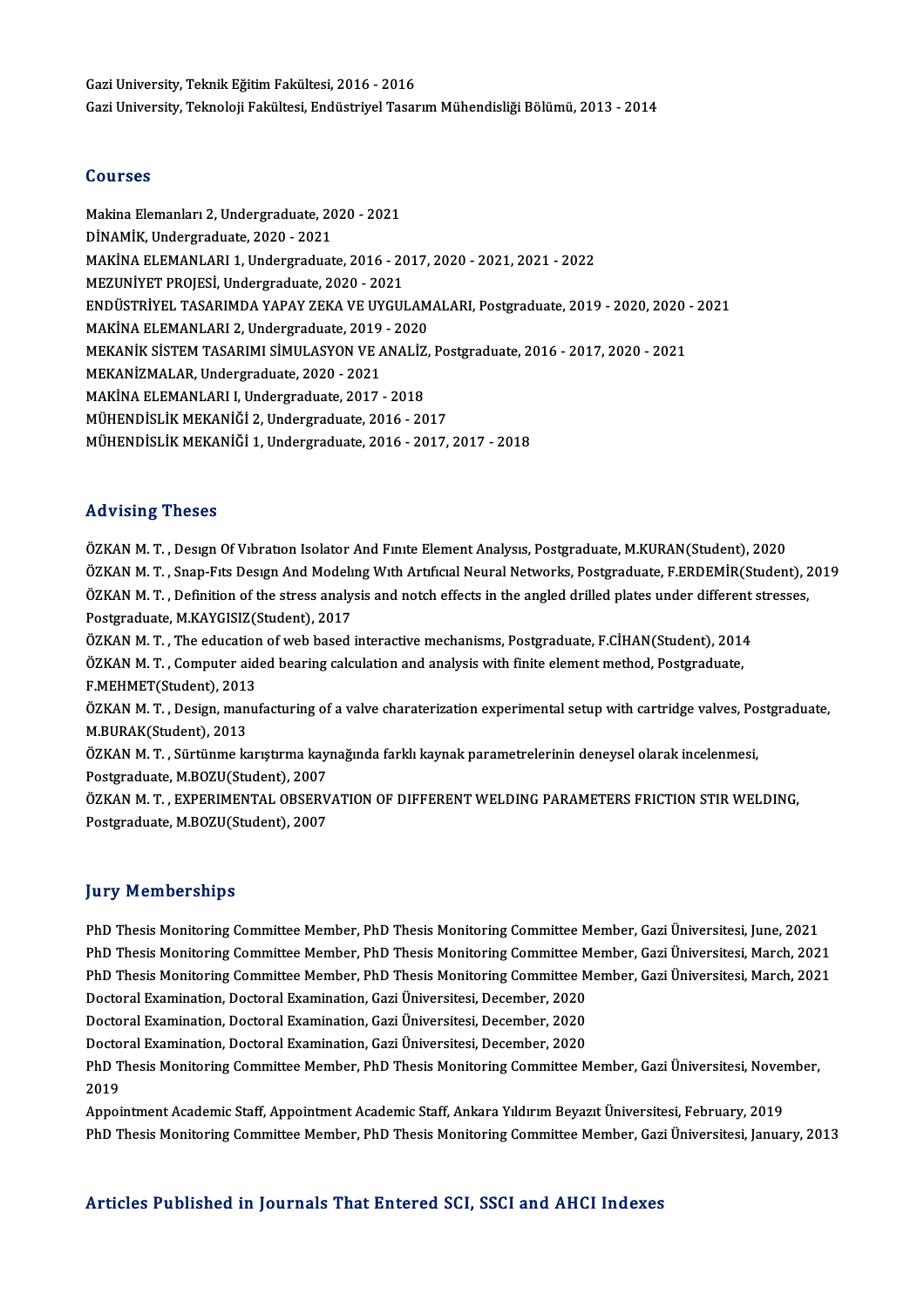| L.          | End effector position calculation with the ANN for tapping machine<br>AKKAŞ G., KORKUT İ., ÖZKAN M.T.                                                                                                            |
|-------------|------------------------------------------------------------------------------------------------------------------------------------------------------------------------------------------------------------------|
|             | JOURNAL OF ENGINEERING RESEARCH, vol.9, no.3, pp.235-247, 2021 (Journal Indexed in SCI)                                                                                                                          |
| П.          | Determination of theoretical stress concentration factor for circular/elliptical holes with                                                                                                                      |
|             | reinforcement using analytical, finite element method and artificial neural network techniques<br>Özkan M. T., Erdemir F.                                                                                        |
|             | NEURAL COMPUTING & APPLICATIONS, 2021 (Journal Indexed in SCI)                                                                                                                                                   |
| III.        | Determination of stress concentration factors for shafts under tension<br>ÖZKAN M.T., Erdemir F.                                                                                                                 |
|             | MATERIALS TESTING, vol.62, no.4, pp.413-421, 2020 (Journal Indexed in SCI)                                                                                                                                       |
| IV.         | Vibration prediction in drilling processes with HSS and carbide drill bit by means of artificial neural<br>networks                                                                                              |
|             | ULAŞ H B , ÖZKAN M T , Malkoc Y                                                                                                                                                                                  |
|             | NEURAL COMPUTING & APPLICATIONS, vol.31, no.9, pp.5547-5562, 2019 (Journal Indexed in SCI)                                                                                                                       |
| $V_{\perp}$ | Turning processes investigation of materials austenitic, martensitic and duplex stainless steels and<br>prediction of cutting forces using artificial neural network (ANN) techniques<br>ULAȘ H. B., ÖZKAN M. T. |
|             | INDIAN JOURNAL OF ENGINEERING AND MATERIALS SCIENCES, vol.26, no.2, pp.93-104, 2019 (Journal Indexed in<br>SCI)                                                                                                  |
| VI.         | Experimental research and ANN modeling on the impact of the ball burnishing process on the                                                                                                                       |
|             | mechanical properties of 5083 Al-Mg material<br>Basak H., ÖZKAN M. T., Toktas I.                                                                                                                                 |
|             | KOVOVE MATERIALY-METALLIC MATERIALS, vol.57, no.1, pp.61-74, 2019 (Journal Indexed in SCI)                                                                                                                       |
| VII.        | Performance of coated and uncoated carbide/cermet cutting tools during turning                                                                                                                                   |
|             | ULAŞ H. B., BİLGİN M., SEZER H. K., ÖZKAN M. T.                                                                                                                                                                  |
|             | MATERIALS TESTING, vol.60, no.9, pp.893-901, 2018 (Journal Indexed in SCI)                                                                                                                                       |
| VIII.       | Determination of the stress concentration factor (K-t) in a rectangular plate with a hole under                                                                                                                  |
|             | tensile stress using different methods<br>ÖZKAN M. T., TOKTAŞ İ                                                                                                                                                  |
|             | MATERIALS TESTING, vol.58, no.10, pp.839-847, 2016 (Journal Indexed in SCI)                                                                                                                                      |
| IX.         | Surface roughness during the turning process of a 50CrV4 (SAE 6150) steel and ANN based                                                                                                                          |
|             | modeling<br>ÖZKAN M.T.                                                                                                                                                                                           |
|             | MATERIALS TESTING, vol.57, no.10, pp.889-896, 2015 (Journal Indexed in SCI)                                                                                                                                      |
| Х.          | EXPERIMENTAL DESIGN AND ARTIFICIAL NEURAL NETWORK MODEL FOR TURNING THE 50CrV4<br>(SAE 6150) ALLOY USING COATED CARBIDE/CERMET CUTTING TOOLS                                                                     |
|             | ÖZKAN M.T., ULAŞ H.B., BİLGİN M.                                                                                                                                                                                 |
|             | MATERIALI IN TEHNOLOGIJE, vol.48, no.2, pp.227-236, 2014 (Journal Indexed in SCI)                                                                                                                                |
| XI.         | DETERMINATION OF THE NOTCH FACTOR FOR SHAFTS UNDER TORSIONAL STRESS WITH ARTIFICIAL                                                                                                                              |
|             | <b>NEURAL NETWORKS</b><br>ÖZKAN M.T., ELDEM C., ŞAHİN İ.                                                                                                                                                         |
|             | MATERIALI IN TEHNOLOGIJE, vol 48, no.1, pp.81-90, 2014 (Journal Indexed in SCI)                                                                                                                                  |
| XII.        | Experimental and artificial neural network study of heat formation values of drilling and boring<br>operations on Al 7075 T6 workpiece                                                                           |
|             | ÖZKAN M.T.                                                                                                                                                                                                       |
|             | INDIAN JOURNAL OF ENGINEERING AND MATERIALS SCIENCES, vol.20, no.4, pp.259-268, 2013 (Journal Indexed<br>in SCI)                                                                                                 |
|             |                                                                                                                                                                                                                  |

# Articles Published in Other Journals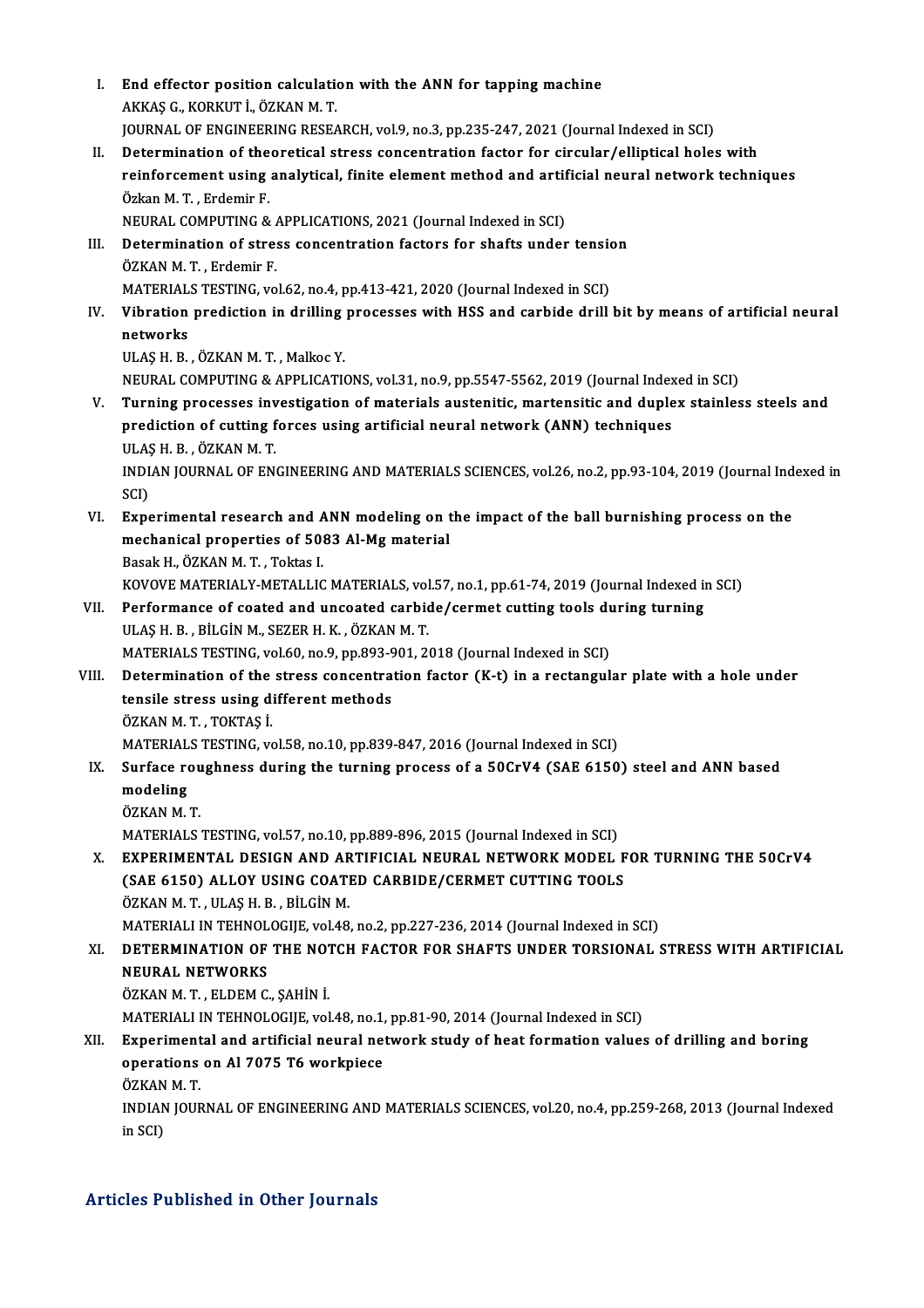| I.    | Analyze of leaf springs with parametric finite element analysis and artificial neural network<br>Yavuz S., ÖZKAN M.T. |
|-------|-----------------------------------------------------------------------------------------------------------------------|
|       | JOURNAL OF POLYTECHNIC-POLITEKNIK DERGISI, 2022 (Journal Indexed in ESCI)                                             |
| П.    | Estimations of Stress Concentration Factors (Cw/Kts) For Helical Circular/Square Cross Sectional                      |
|       | Tension-Compression Springs And Artificial Neural Network Modelling                                                   |
|       | ÖZKAN M. T., TOKTAŞ İ., Doganay S. K.                                                                                 |
|       | JOURNAL OF POLYTECHNIC-POLITEKNIK DERGISI, vol.23, no.3, pp.901-908, 2020 (Journal Indexed in ESCI)                   |
| III.  | Determination of Stress Concentration Factor (Kt) for a Crankshaft under Bending Loading: An                          |
|       | Artificial Neural Networks Approach                                                                                   |
|       | Toktaş İ., Özkan M. T., Erdemir F., Yuksel N.                                                                         |
|       | JOURNAL OF POLYTECHNIC-POLITEKNIK DERGISI, vol.23, no.3, pp.813-819, 2020 (Journal Indexed in ESCI)                   |
| IV.   | Stress Concentration Factor Kt Determination For A Crankshaft In Bending Loading: An Artificial                       |
|       | <b>Neural Networks Approach</b>                                                                                       |
|       | TOKTAŞ İ., ÖZKAN M. T. , ERDEMİR F., YUKSEL N.                                                                        |
|       | Journal of Polytechnic, vol.23, no.3, pp.813-819, 2020 (Refereed Journals of Other Institutions)                      |
| V.    | Modal Analysis of a Snap-fits Joint Model for Plastic Parts                                                           |
|       | Erdemir F., ÖZKAN M.T.                                                                                                |
|       | JOURNAL OF POLYTECHNIC-POLITEKNIK DERGISI, vol.22, no.4, pp.927-933, 2019 (Journal Indexed in ESCI)                   |
| VI.   | Esneyerek Kilitlenen Bağlantı ElemanlarındaTutma/Çözme Kuvvetinin Malzeme Cinsi ve Sürtünme                           |
|       | Katsayısına Göre Yapay Sinir Ağları Metodu ile Modellenmesi                                                           |
|       | ÖZKAN M.T., Erdemir F.                                                                                                |
|       | Gazi Mühendislik Bilimleri Dergisi, vol.4, no.3, pp.207-215, 2018 (Refereed Journals of Other Institutions)           |
| VII.  | ANN Modelling for The Buckling Analysis of Medical Titanium Alloys                                                    |
|       | ÖZKAN M. T. , TOKTAŞ İ., ÇETİNDAĞ H. A. , KILIÇARSLAN A. E. , ÜNVER H. N.                                             |
|       | International Journal of Scientific Research in Information Systems and Engineering (IJSRISE), vol.4, no.1, pp.16-24, |
|       | 2018 (Refereed Journals of Other Institutions)                                                                        |
| VIII. | Determination of Stress Concentration Factor for an Infinite 3D Solid Plate With A Deep Hyperbolic                    |
|       | <b>Groove and ANN Application</b>                                                                                     |
|       | KAPLAN H. TOKTAS İ. ÖZKAN M. T.                                                                                       |
|       | International Journal of Scientific Research in Information Systems and Engineering (IJSRISE), vol.4, no.1, pp.60-67, |
|       | 2018 (Refereed Journals of Other Institutions)                                                                        |
| IX.   | ANN ANALYSIS OF TITANIUM ALLOY BEAMS ACCORDING TO BENDING FOR MEDICAL APPLICATIONS                                    |
|       | ÇETİNDAĞ H. A., TOKTAŞ İ., ÖZKAN M. T., KILIÇARSLAN A. E., ÜNVER H. N.                                                |
|       | International journal of scientific research in information systems and engineering (IJSRISE), vol.4, no.1, pp.7-15,  |
|       | 2018 (Refereed Journals of Other Institutions)                                                                        |
| Х.    | Eşit miktarda filament kullanımı ile 3 boyutlu baskısı yapılacak ankastre kirişlerin çekme/basma                      |
|       | mukavemetine göre kesit geometrilerinin belirlenmesi (Determination of Cross Sectional Geometries                     |
|       | of Beams According to Tension and Compression Strength Which are 3D Printed with the Same                             |
|       | <b>Amount of Filament)</b>                                                                                            |
|       | ÖZKAN M. T., ÇETİNDAĞ H. A., TOKTAŞ İ.                                                                                |
|       | Politeknik Dergisi, vol.21, no.1, pp.213-219, 2018 (Refereed Journals of Other Institutions)                          |
| XI.   | Determination of Cross Sectional Geometries of Beams According to Tension and Compression                             |
|       | Strength Which are 3D Printed with the Same Amount of Filament                                                        |
|       | ÖZKAN M.T., Cetindag H.A., Toktas I.                                                                                  |
|       | JOURNAL OF POLYTECHNIC-POLITEKNIK DERGISI, vol.21, no.1, pp.213-219, 2018 (Journal Indexed in ESCI)                   |
| XII.  | MATHEMATICAL MODELLING AND ANALYSIS OF CARTRIDGEPROPORTIONAL VALVE                                                    |
|       | GÜNAY M. B., ÖZKAN M. T.                                                                                              |
|       | GLOBAL JOURNAL OF ENGINEERING SCIENCE AND RESEARCHES, vol.4, no.11, pp.38-47, 2017 (Refereed Journals                 |
|       | of Other Institutions)                                                                                                |
| XIII. | 3 Boyutlu Baskısı Yapılacak Ankastre Kirişlerin Eşit Miktarda Filament Kullanımı İle Eğilme                           |
|       | Mukavemetine Göre Kesit Geometrisi Optimizasyonu                                                                      |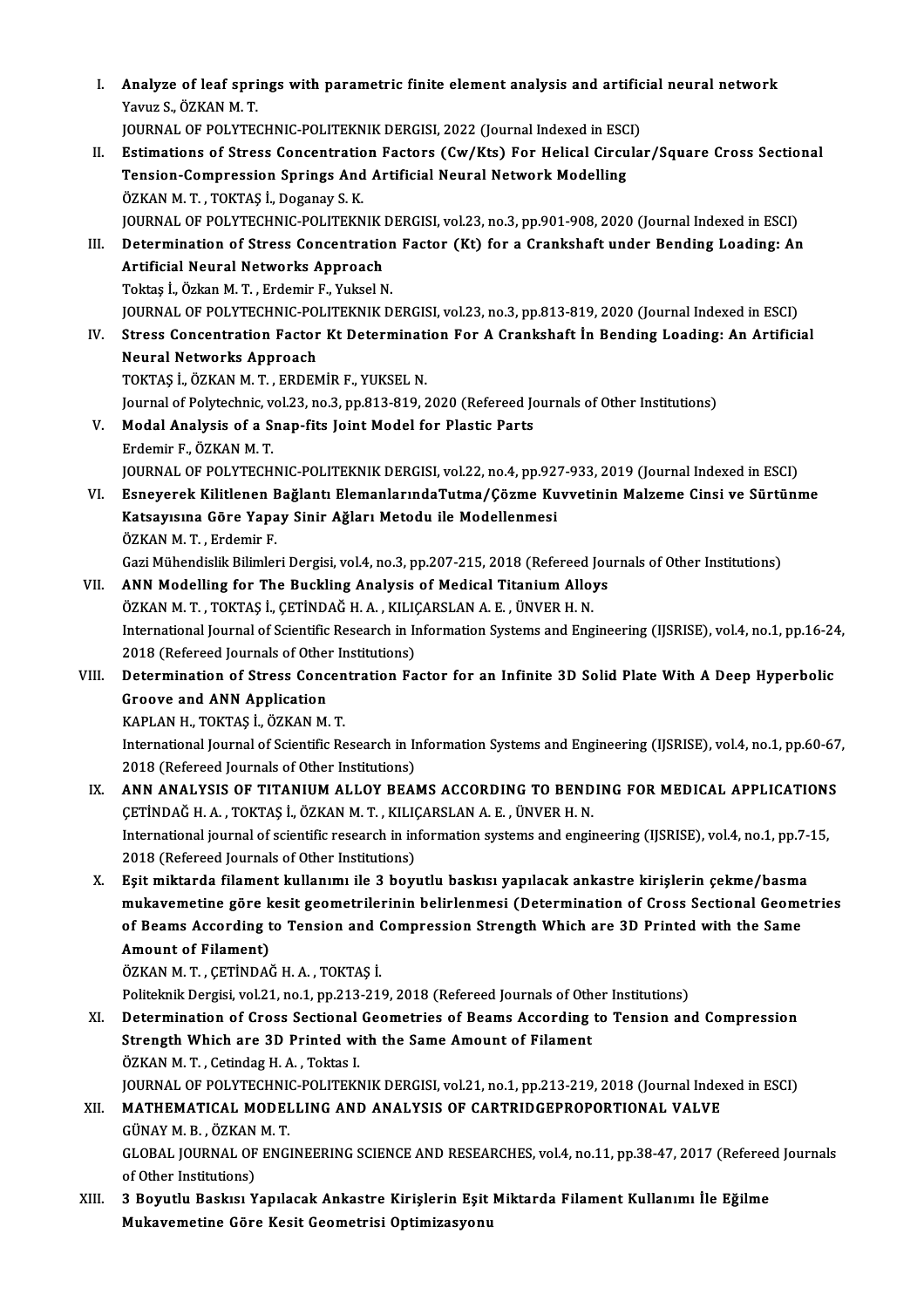ÇETİNDAĞH.A. ,TOKTAŞ İ.,ÖZKANM.T.

ÇETİNDAĞ H. A. , TOKTAŞ İ., ÖZKAN M. T.<br>Duzce University Journal of Science Technolog, vol.5, no.2, pp.466-477, 2017 (Other Refereed National Journals)<br>Burkulma Mukayemetine Göre Feit Miktende Filament Kullanımı İle 3 Beyy CETİNDAĞ H. A. , TOKTAŞ İ., ÖZKAN M. T.<br>Duzce University Journal of Science Technolog, vol.5, no.2, pp.466-477, 2017 (Other Refereed National Journ<br>XIV. Burkulma Mukavemetine Göre Eşit Miktarda Filament Kullanımı İle 3 Boy Duzce University Journal of Science Technolog, vol.5, no.2, pp.466-47<br>Burkulma Mukavemetine Göre Eşit Miktarda Filament Kullan<br>Ankastre Kirişlerin Kesit Geometri Biçimlerinin Performansı<br>TOKTAS İ. ÖZKAN M.T. Cetindeğ H.A. Burkulma Mukavemetine Göre Eşit<br>Ankastre Kirişlerin Kesit Geometri<br>TOKTAŞ İ., ÖZKAN M.T. , Çetindağ H. A.<br>Cari Üniversitesi Fen Bilimleri Dergisi E Ankastre Kirişlerin Kesit Geometri Biçimlerinin Performansı<br>TOKTAŞ İ., ÖZKAN M. T. , Çetindağ H. A.<br>Gazi Üniversitesi Fen Bilimleri Dergisi Part C: Tasarım ve Teknoloji, vol.5, no.4, pp.169-177, 2017 (Other Refereed<br>Nation TOKTAȘ İ., ÖZKAN M. T., Çetindağ H. A. Gazi Üniversitesi Fen Bilimleri Dergisi Part C: Tasarım ve Teknoloji, vol.5, no.4, pp.169-177, 2017<br>National Journals)<br>XV. Park-Bahçe Aydınlatma Armatürleri için Yeni Bir Soğutucu GövdeTasarımı ve Analizi<br>ÖZKAN M.T. National Journals)<br><mark>Park-Bahçe Aydınlatma Arma</mark><br>ÖZKAN M. T. , emre y., mehmet k.<br>Cari Mühandialik Bilimleri Dergia ÖZKAN M. T. , emre y., mehmet k.<br>Gazi Mühendislik Bilimleri Dergisi, vol.3, no.1, pp.1-10, 2017 (Other Refereed National Journals) ÖZKAN M. T. , emre y., mehmet k.<br>Gazi Mühendislik Bilimleri Dergisi, vol.3, no.1, pp.1-10, 2017 (Other Refereed National Journals)<br>XVI. Elipsel Delikli Plakalarda Oluşan Gerilmelerin Tanımlanması ve Yapay Sinir Ağları Gazi Mühendislik Bilimleri<br>Elipsel Delikli Plakalard<br>ÖZKAN M.T., KAYGISIZ M.<br>Cari Üniversitesi Fen Biliml Elipsel Delikli Plakalarda Oluşan Gerilmelerin Tanımlanması ve Yapay Sinir Ağları ile Tahmini<br>ÖZKAN M. T. , KAYGISIZ M.<br>Gazi Üniversitesi Fen Bilimleri Dergisi Part: C Tasarım ve Teknoloji, vol.4, no.3, pp.135-145, 2016 (O ÖZKAN M. T. , KAYGISIZ M.<br>Gazi Üniversitesi Fen Bilimleri Dergisi Part: C Tasarım ve Teknoloji, vol.4, no.3, pp.135-145, 2016 (Other Refereed<br>National Journals) Gazi Üniversitesi Fen Bilimleri Dergisi Part: C Tasarım ve Teknoloji, vol.4, no.3, pp.135-145, 2016 (Other Refereed<br>National Journals)<br>XVII. Comparison with different models of bending stress analysis of the cantilever bea National Journals)<br>Comparison with different models (<br>profile section materials and loads<br>ÖZKAN M.T Comparisor<br>profile sect<br>ÖZKAN M. T.<br>Sogial CAU Ic profile section materials and loads<br>ÖZKAN M. T.<br>Social GAU Journal Applied Sciences, vol.7, no.11, pp.173-182, 2015 (Refereed Journals of Other Institutions)<br>Companison with different models of tensile and compressive stre ÖZKAN M. T.<br>Social GAU Journal Applied Sciences, vol.7, no.11, pp.173-182, 2015 (Refereed Journals of Other Institutions)<br>XVIII. Comparison with different models of tensile and compressive stress analysis on a cantilev Social <mark>C</mark><br>Compa<br>model<br>ÖZKAN Comparisor<br>model<br>ÖZKAN M. T.<br>Social CAU Ic model<br>ÖZKAN M. T.<br>Social GAU Journal Applied Sciences, vol.7, no.11, pp.183-194, 2015 (Refereed Journals of Other Institutions) ÖZKAN M. T.<br>Social GAU Journal Applied Sciences, vol.7, no.11, pp.183-194, 2015 (Refereed Journals of Other Institut<br>XIX. Eğilme Gerilmesi Etkisindeki Millerin Çentik Faktörünün Yapay Sinir Ağları İle Belirlenmesi Social GAU Journal Applied Sciences<br><mark>Eğilme Gerilmesi Etkisindeki Mi</mark><br>ÖZKAN M. T. , ELDEM C., KÖKSAL E.<br>Pamukkala Üniversitesi Mühandialil Eğilme Gerilmesi Etkisindeki Millerin Çentik Faktörünün Yapay Sinir Ağları İle Belirlenmesi<br>ÖZKAN M. T. , ELDEM C., KÖKSAL E.<br>Pamukkale Üniversitesi Mühendislik Bilimleri Dergisi, vol.19, no.1, pp.24-32, 2013 (Other Refere ÖZKAN M.<br>Pamukkal<br>Journals)<br>Cekme C Pamukkale Üniversitesi Mühendislik Bilimleri Dergisi, vol.19, no.1, pp.24-32, 2013 (Other Refereed Nation Journals)<br>XX. Cekme Gerilmesi Etkisindeki Millerin Çentik Faktörünün Yapay Sinir Ağları İle Belirlenmesi<br>VÖVSAL E. Ö Journals)<br>XX. Çekme Gerilmesi Etkisindeki Millerin Çentik Faktörünün Yapay Sinir Ağları İle Belirlenmesi<br>KÖKSAL E., ÖZKAN M.T., ELDEM C. Çekme Gerilmesi Etkisindeki Millerin Çentik Faktörünün Yapay Sinir Ağları İle Belirlenmesi<br>KÖKSAL E., ÖZKAN M. T. , ELDEM C.<br>Erciyes Üniversitesi Mühendislik Fakültesi Dergisi, vol.29, no.1, pp.81-89, 2013 (Other Refereed KÖKSAL E., ÖZKAN M. T. , ELDEM C.<br>Erciyes Üniversitesi Mühendislik Fakültesi Dergisi, vol.29, no.1, pp.81-89, 2013 (Other Refereed Na<br>XXI. Mekanizma Tekniği Dersi İçin Uzaktan Eğitim Modülünün Hazırlanması ve Uygulanma Erciyes Ünive<br>**Mekanizma**<br>ÖZKAN M. T.<br>NEWWSA. ve Mekanizma Tekniği Dersi İçin Uzaktan Eğitim Modülünün Hazırla<br>ÖZKAN M. T.<br>NEWWSA, vol.7, no.2, pp.1-16, 2013 (Other Refereed National Journals)<br>Natab sensitivity fastar salaylationin the design of shafta vejng. ÖZKAN M. T.<br>NEWWSA, vol.7, no.2, pp.1-16, 2013 (Other Refereed National Journals)<br>XXII. Notch sensitivity factor calculationin the design of shafts using artificial neural network system<br>ÖZKAN M. T NEWWSA, vo<br>Notch sensi<br>ÖZKAN M. T.<br>Education So Notch sensitivity factor calculationin the design of shafts using artificial neural network system<br>ÖZKAN M. T.<br>Education Science and Technology Part A: Energy Science and Research, vol.30, no.1, pp.621-630, 2012 (Refereed<br> ÖZKAN M. T.<br>Education Science and Technology Part A: Energy Science and Research, vol.30, no.1, pp.621-630, 2012 (Refereed<br>Journals of Other Institutions) XXIII. Bilgisayar Destekli Helisel Yay Tasarımı ve Sonlu Elemanlar Analizi ÖZKAN M.T., DÜNDAR K., GÜMÜŞ F. Bilgisayar Destekli Helisel Yay Tasarımı ve Sonlu Elemanlar Analizi<br>ÖZKAN M. T. , DÜNDAR K., GÜMÜŞ F.<br>TUBAV Bilim Dergisi, vol.2, no.2, pp.199-210, 2009 (Other Refereed National Journals)<br>Givatalı Bağlantıların Eleman Dire ÖZKAN M. T. , DÜNDAR K., GÜMÜŞ F.<br>TUBAV Bilim Dergisi, vol.2, no.2, pp.199-210, 2009 (Other Refereed National Journals)<br>XXIV. Civatalı Bağlantıların Eleman Direngenliğinin Sonlu Elemanlar Yöntemi ve Yapay Sinir Ağları TUBAV Bilim Derg<br>Civatalı <mark>Bağlant</mark>ı<br>ile Belirlenmesi<br>ÖZKAN M.T. DÜN <mark>Civatalı Bağlantıların E</mark><br>ile Belirlenmesi<br>ÖZKAN M.T., DÜNDAR K.<br>TEKNOLOLİ 7 K Ü.Telmik I ile Belirlenmesi<br>ÖZKAN M. T. , DÜNDAR K.<br>TEKNOLOJİ Z.K.Ü. Teknik Eğitim Fakültesi Dergisi, vol.1, no.8, pp.33-41, 2005 (Other Refereed National Journals)<br>M. taksa Öskan 1999 Bilsisayar Yardımı ile Kanik Disli Cark Tasarımı ÖZKAN M. T. , DÜNDAR K.<br>TEKNOLOJİ Z.K.Ü. Teknik Eğitim Fakültesi Dergisi, vol.1, no.8, pp.33-41, 2005 (Other Refereed National<br>XXV. M tolga Özkan 1999 Bilgisayar Yardımı ile Konik Dişli Çark Tasarımı Güvenirlik Analizi TEKNOLOJİ Z.K.Ü. Teknik Eğitim Fakültesi Dergisi, vol.1, no.8, pp.33-41, 2005 (Other<br>M tolga Özkan 1999 Bilgisayar Yardımı ile Konik Dişli Çark Tasarımı Güve<br>Optimizasyonu Teknoloji Z K Ü Karabük Teknik Eğitim Dergisi 12 1 M tolga Özkan 1999 Bilgisayar Yardımı ile Konik Dişli Çark Tasarımı Güvenirlik Analizi ve<br>Optimizasyonu Teknoloji Z K Ü Karabük Teknik Eğitim Dergisi 12 105113<br>ÖZKAN M.T., ELDEM C. Teknoloji Z.K.Ü. Karabük Teknik Eğitim Dergisi, no.12, pp.105-113, 2004 (Other Refereed National Journals) ÖZKAN M. T. , ELDEM C.<br>Teknoloji Z.K.Ü. Karabük Teknik Eğitim Dergisi, no.12, pp.105-<br>XXVI. Uzman Sistem Yaklaşımı ile Civata ve Disli Çark Seçimi<br>ÖZKAN M.T. CÜLESIN M Teknoloji Z.K.Ü. Karabük T<br><mark>Uzman Sistem Yaklaşım</mark><br>ÖZKAN M. T. , GÜLESİN M.<br>Turkish Journal of Engines Turkish Journal of Engineering and Environmental Sciences, vol.25, no.3, pp.169-177, 2001 (Refereed Journals of<br>Other Institutions) ÖZKAN M.T., GÜLESİN M.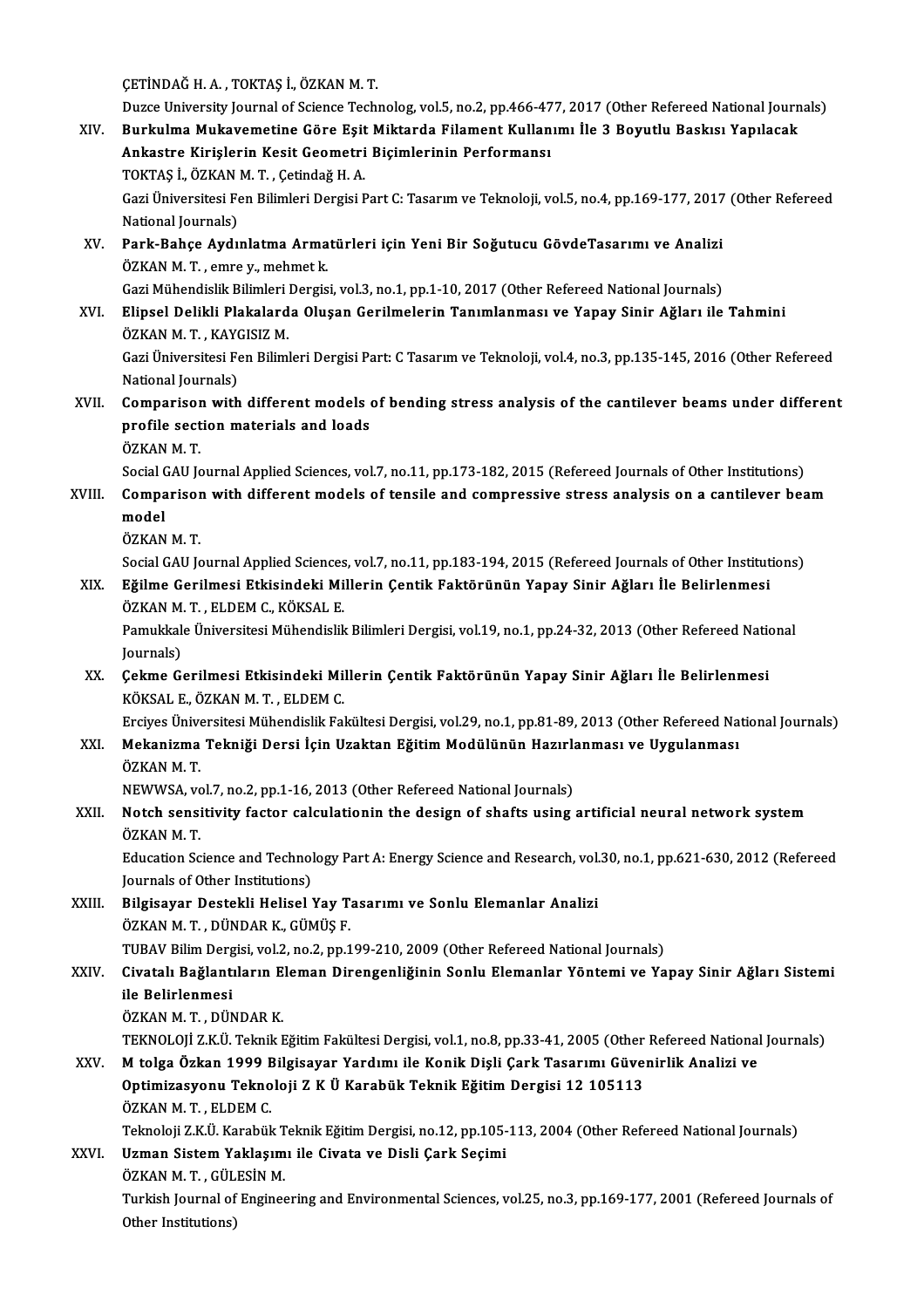- XXVII. Bilgisayar Yardımı ile Konik Dişli Çark Tasarımı Güvenirlik Analizi ve Optimizasyonu<br>ÖZKAN M.T. ELDEM.C Bilgisayar Yardımı ile<br>ÖZKAN M.T., ELDEM C.<br>TEKNOLOLİ 7 KÜ Telmil TEKNOLOJİ Z.K.Ü. Teknik Eğitim Fakültesi Dergisi, vol.2, no.12, pp.105-113, 1999 (Other Refereed National Iournals) ÖZKAN M.T., ELDEM C. TEKNOLOJİ Z.K.Ü. Teknik Eğitim Fakültesi Dergisi, vol.2, ı<br>Journals)<br>XXVIII. Perçinlerin Mukavemet Analizi ve Optimizasyonu<br>DÜNDARK ÖZKAN M.T
- Journals)<br>Perçinlerin Mukaveme<br>DÜNDAR K., ÖZKAN M. T.<br>CÜTEE Dergisi vol 4 ne DÜNDAR K., ÖZKAN M. T.<br>G.Ü.T.E.F. Dergisi, vol.4, no.4, pp.131-137, 1996 (Other Refereed National Journals)

# G.O.I.E.F. Dergisi, vol.4, no.4, pp.131-137, 1996 (Other Refereed National J<br>Refereed Congress / Symposium Publications in Proceedings

- efereed Congress / Symposium Publications in Proce<br>I. Esneyerek Kilitlenen Bağlantı Tasarımında Modal Analiz<br>ÖZKAN M.T. Erdemir E Esneyerek Kilitlenen<br>ÖZKAN M. T. , Erdemir F.<br>ISIDE 2018. Antalya Turl Esneyerek Kilitlenen Bağlantı Tasarımında Modal Analiz<br>ÖZKAN M. T. , Erdemir F.<br>ISIDE 2018, Antalya, Turkey, 22 - 24 November 2018, pp.580-586<br>Belleville Tini Yoylanın Kuyyet Denlesman Özellik leninin Y ÖZKAN M. T. , Erdemir F.<br>ISIDE 2018, Antalya, Turkey, 22 - 24 November 2018, pp.580-586<br>II. Belleville Tipi Yayların Kuvvet-Deplasman Özellik-lerinin Yay Boyutlarına Göre Yapay Sinir Ağları<br>(YSA), ilo Modellermesi
- ISIDE 2018, Antalya, Turkey, 22 24 November 2018, pp.580-586<br>Belleville Tipi Yayların Kuvvet-Deplasman Özellik-lerinin Y<br>(YSA) ile Modellenmesi<br>ÖZKAN M. T. , Kuran M. Belleville Tipi Yaylar<br>(YSA) ile Modellenm<br>ÖZKAN M.T., Kuran M.<br>ISIDE 2018, Antalua Tu (YSA) ile Modellenmesi<br>ÖZKAN M. T. , Kuran M.<br>ISIDE 2018, Antalya, Turkey, 22 - 24 November 2018, pp.573-579<br>Tunaklı Birlestinmelerde Sıkme (Görme Kuyyetinin Melzem ÖZKAN M.T., Kuran M.<br>ISIDE 2018, Antalya, Turkey, 22 - 24 November 2018, pp.573-579<br>III. Tırnaklı Birleştirmelerde Sıkma/Çözme Kuvvetinin Malzeme Türü ve Sürtünme Katsayısına Göre<br>Yanayı Sinin Ağlanı Matadı: ile Madell
- ISIDE 2018, Antalya, Turkey, 22 24 November 20<br>Tırnaklı Birleştirmelerde Sıkma/Çözme Kuvv<br>Yapay Sinir Ağları Metodu ile Modellenmesi<br>ÖZKAN M.T. Erdemir E Tırnaklı Birleştirmeler<br>Yapay Sinir Ağları Met<br>ÖZKAN M.T., Erdemir F.<br>ISIDE 2018, Antalya Turl Yapay Sinir Ağları Metodu ile Modellenmesi<br>ÖZKAN M.T., Erdemir F.<br>ISIDE 2018, Antalya, Turkey, 22 - 24 November 2018, pp.595-603 ÖZKAN M. T. , Erdemir F.<br>ISIDE 2018, Antalya, Turkey, 22 - 24 November 2018, pp.595-603<br>IV. Farklı Malzemelerden Üretilmiş I- Tipi Tırnak Bağlantılarında Oluşan Gerilmelerin Taguchi Metodu ile<br>Optimizasyonu ve Sanlu Fl
- ISIDE 2018, Antalya, Turkey, 22 24 November 2018, pp.595-603<br>Farklı Malzemelerden Üretilmiş I- Tipi Tırnak Bağlantılarında<br>Optimizasyonu ve Sonlu Elemanlar Yöntemiyle Modellenmesi<br>ÖZKAN M.T. Erdemir E Farklı Malzemelerden<br>Optimizasyonu ve Son<br>ÖZKAN M.T., Erdemir F.<br>ISIDE 2018, Antalya Turl Optimizasyonu ve Sonlu Elemanlar Yöntemiyle Modellenmesi<br>ÖZKAN M. T., Erdemir F.<br>ISIDE 2018, Antalya, Turkey, 22 - 24 November 2018, pp.587-594

ÖZKAN M. T. , Erdemir F.<br>ISIDE 2018, Antalya, Turkey, 22 - 24 November 2018, pp.587-594<br>V. Determination of Stress concentration factor for an infinite 3D solid plate with a deep hyperbolic<br>Treeve and ANN annligation ISIDE 2018, Antalya, Turkey, 22 -<br>Determination of Stress conc<br>groove and ANN application<br>KAPLAN H. TOKTAS L. ÖZKAN M Determination of Stress concen<br>groove and ANN application<br>KAPLAN H., TOKTAŞ İ., ÖZKAN M. T.<br>ISEALA 2017 END International Sum

groove a<mark>nd ANN application</mark><br>KAPLAN H., TOKTAŞ İ., ÖZKAN M. T.<br>ISEAIA 2017 5ND International Symposium on Engineering, Artificial Intelligence Applications (İkinci Uluslararası KAPLAN H., TOKTAŞ İ., ÖZKAN M. T.<br>ISEAIA 2017 5ND International Symposium on Engineering, Artificial Intelligence Applications (İkinci Uluslararas<br>Mühendislik, Yapay Zekâ ve Uygulamaları Sempozyumu), Girne, Cyprus (Kktc), ISEAIA 2017 5ND International Symposium on Engineering, Artificial Intelligence Applications (İkinci Uluslarara<br>Mühendislik, Yapay Zekâ ve Uygulamaları Sempozyumu), Girne, Cyprus (Kktc), 1 - 03 November 2017, pp.83-92<br>VI.

Mühendislik, Yapay Zekâ ve Uygulamaları Sempozyumu), Girne, Cyprus (Kktc), 1 - 03 November 2017, pp.83-92<br>VI. Artificial neural networks model for estimation of stress concentration for a flat tension bar with<br>opposite V-s

ERENM.,ÖZKANM.T. ,TOKTAŞ İ.

opposite V-shaped notches<br>EREN M., ÖZKAN M. T. , TOKTAŞ İ.<br>ISEAIA 2017 5ND International Symposium on Engineering, Artificial Intelligence Applications (İkinci Uluslararası EREN M., ÖZKAN M. T. , TOKTAŞ İ.<br>ISEAIA 2017 5ND International Symposium on Engineering, Artificial Intelligence Applications (İkinci Uluslararası<br>Mühendislik, Yapay Zekâ ve Uygulamaları Sempozyumu), Girne, Cyprus (Kktc), ISEAIA 2017 5ND International Symposium on Engineering, Artificial Intelligence Applications (İkinci Uluslar<br>Mühendislik, Yapay Zekâ ve Uygulamaları Sempozyumu), Girne, Cyprus (Kktc), 1 - 03 November 2017, pp.14<br>VII. ANN

- Mühendislik, Yapay Zekâ ve Uygulamaları Sempozyumu), Girne, Cyprus (Kk<br>ANN model of the medical ceramic beams which were subjected to<br>TOKTAŞ İ., ÇETİNDAĞ H. A. , ÖZKAN M. T. , ÜNVER H. N. , KILIÇARSLAN A. E.<br>ISEALA 2017 EN ANN model of the medical ceramic beams which were subjected to tension/compression stress<br>TOKTAŞ İ., ÇETİNDAĞ H. A. , ÖZKAN M. T. , ÜNVER H. N. , KILIÇARSLAN A. E.<br>ISEAIA 2017 5ND International Symposium on Engineering, Ar TOKTAŞ İ., ÇETİNDAĞ H. A. , ÖZKAN M. T. , ÜNVER H. N. , KILIÇARSLAN A. E.<br>ISEAIA 2017 5ND International Symposium on Engineering, Artificial Intelligence Applications (İkinci Uluslararas<br>Mühendislik, Yapay Zekâ ve Uygulama ISEAIA 2017 5ND International Symposium on Engineering, Artificial Intellig<br>Mühendislik, Yapay Zekâ ve Uygulamaları Sempozyumu), Girne, Cyprus (Kkt<br>VIII. ANN modelling for the buckling analysis of medical titanium alloys<br>Ö
- Mühendislik, Yapay Zekâ ve Uygulamaları Sempozyumu), Girne, Cyprus (Kk<br>ANN modelling for the buckling analysis of medical titanium alloys<br>ÖZKAN M. T., TOKTAŞ İ., ÇETİNDAĞ H. A., KILIÇARSLAN A. E., ÜNVER H. N.<br>ISEALA 2017 E ANN modelling for the buckling analysis of medical titanium alloys<br>ÖZKAN M. T. , TOKTAŞ İ., ÇETİNDAĞ H. A. , KILIÇARSLAN A. E. , ÜNVER H. N.<br>ISEAIA 2017 5ND International Symposium on Engineering, Artificial Intelligence A ÖZKAN M. T. , TOKTAŞ İ., ÇETİNDAĞ H. A. , KILIÇARSLAN A. E. , ÜNVER H. N.<br>ISEAIA 2017 5ND International Symposium on Engineering, Artificial Intelligence Applications (İkinci Uluslararas<br>Mühendislik, Yapay Zekâ ve Uygulama ISEAIA 2017 5ND International Symposium on Engineering, Artificial Intelligence Applications (<br>Mühendislik, Yapay Zekâ ve Uygulamaları Sempozyumu), Girne, Cyprus (Kktc), 1 - 03 November<br>IX. ANN analysis of titanium alloy
- Mühendislik, Yapay Zekâ ve Uygulamaları Sempozyumu), Girne, Cyprus (Kk<br>ANN analysis of titanium alloy beams according to bending for me<br>ÇETİNDAĞ H. A. , ÖZKAN M. T. , TOKTAŞ İ., KILIÇARSLAN A. E. , ÜNVER H. N.<br>ISEALA 2017 ANN analysis of titanium alloy beams according to bending for medical applications<br>ÇETİNDAĞ H. A. , ÖZKAN M. T. , TOKTAŞ İ., KILIÇARSLAN A. E. , ÜNVER H. N.<br>ISEAIA 2017 5ND International Symposium on Engineering, Artificia CETİNDAĞ H. A. , ÖZKAN M. T. , TOKTAŞ İ., KILIÇARSLAN A. E. , ÜNVER H. N.<br>ISEAIA 2017 5ND International Symposium on Engineering, Artificial Intelligence Applications (İkinci Uluslararas<br>Mühendislik, Yapay Zekâ ve Uygulama ISEAIA 2017 5ND International Symposium on Engineering, Artificial Intelligence Applications (İkinci Uluslar<br>Mühendislik, Yapay Zekâ ve Uygulamaları Sempozyumu), Girne, Cyprus (Kktc), 1 - 03 November 2017, pp.17<br>X. Determi
- Mühendislik, Yapay Zekâ ve Uygulamaları Sempozyumu), Girne, Cyprus (Kktc), 1 03 November 2017, pp.17-21<br>Determination of Cross Sectional Geometries of Beams According to Tension and Compression<br>Strength Which 3D Printed Determination of Cross Sectional Geometries of Beams According to Tension and Compi<br>Strength Which 3D Printed With the Same Amount of Filament (Eşit Miktarda Filament I<br>3 Boyutlu Baskısı Yapılacak Ankastre Kirişlerin Çekme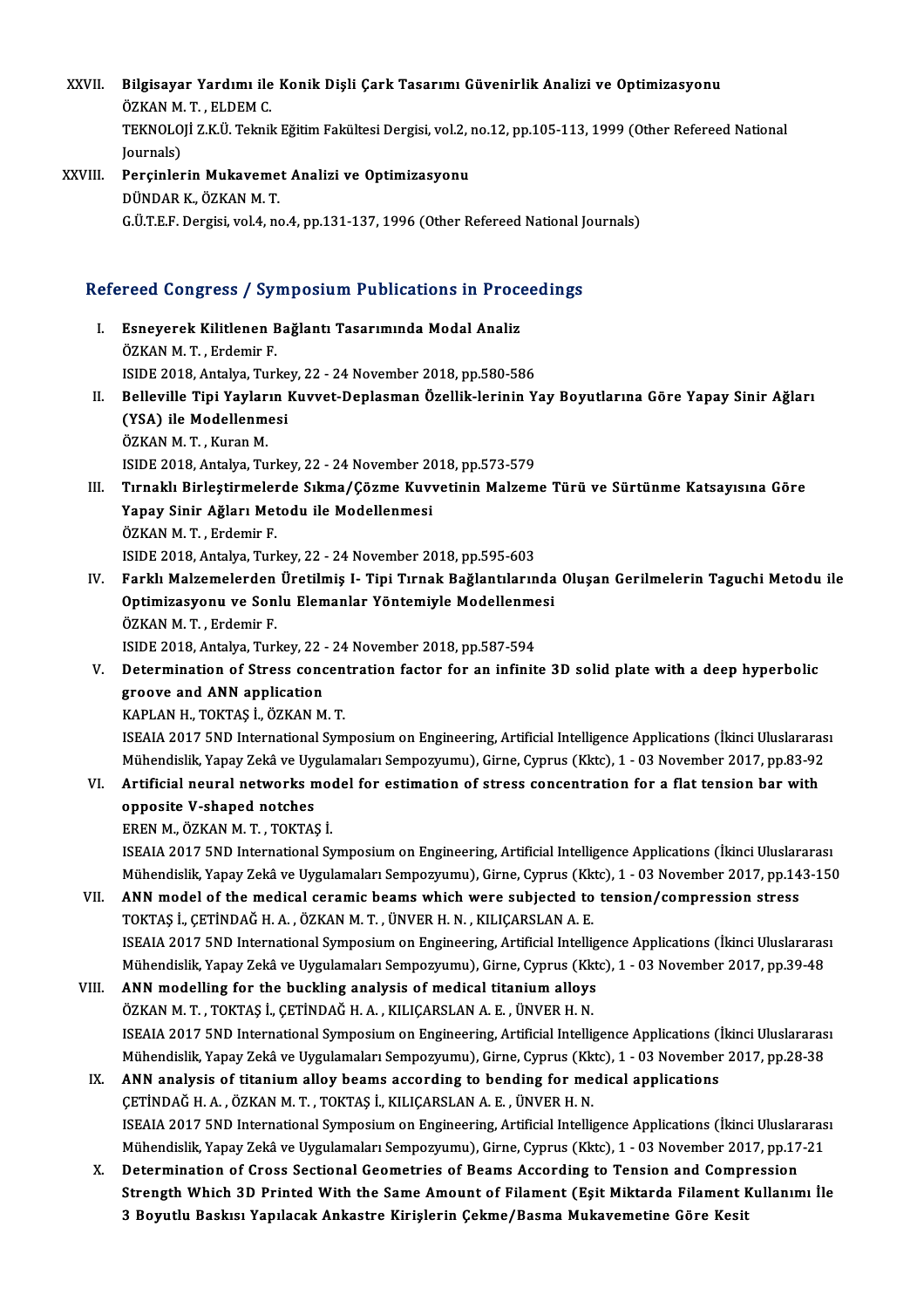# Geometrilerinin Belirlenmesi)

Geometrilerinin Belirlenmesi)<br>ÖZKAN M.T., ÇETİNDAĞ H.A., TOKTAŞ İ.<br>The <sup>2</sup>nd International Sumnesium On 24 l

The 2nd International Symposium On 3d Printing Technologies (3D-PTS2017), İstanbul, Turkey, 3 - 04 April 2017,<br>pp.38-47 ÖZKAN M<br>The 2nd I<br>pp.38-47<br>Ontimire The 2nd International Symposium On 3d Printing Technologies (3D-PTS2017), İstanbul, Turkey, 3 - 04 April 2017,<br>pp.38-47<br>XI. Optimization Of Cross Sectional Geometry Of 3D Printed Beams According To Pure Bending Strength<br>Wi

pp.38-47<br>Optimization Of Cross Sectional Geometry Of 3D Printed Beams According To Pure Bending Streng<br>With The Same Amount Of Filament (3 Boyutlu Baskısı Yapılacak Ankastre Kirişlerin Eşit Miktarda<br>Filament Kullarumı İle Optimization Of Cross Sectional Geometry Of 3D Printed Beams According To Pure l<br>With The Same Amount Of Filament (3 Boyutlu Baskısı Yapılacak Ankastre Kirişlerin<br>Filament Kullanımı İle Eğilme Mukavemetine Göre Kesit Geome With The Same Amount Of Filament (3 Boyutlu Baskısı Yapılacak Ankastre Kirişlerin Eşit Miktarda<br>Filament Kullanımı İle Eğilme Mukavemetine Göre Kesit Geometrisi Optimizasyonu)<br>CETİNDAĞ H. A. , TOKTAŞ İ., ÖZKAN M. T. The 2nd InternationalSymposiumOn3dPrintingTechnologies (3D-PTS2017), İstanbul,Turkey,3 -04April2017,

pp.63-72

The 2nd International Symposium On 3d Printing Technologies (3D-PTS2017), İstanbul, Turkey, 3 - 04 April 2017,<br>
2017, pp.63-72<br>
XII. Performance Of Cross Sectional Geometries Of Beams According To Buckling Strength Which A pp.63-72<br>Performance Of Cross Sectional Geometries Of Beams According To Buckling Strength Which Are 3<br>Printed With The Same Amount Of Filament (Burkulma Mukavemetine Göre Eşit Miktarda Filament<br>Kullanımı ile 3 Peyutlu Pee Performance Of Cross Sectional Geometries Of Beams According To Buckling Strength Wl<br>Printed With The Same Amount Of Filament (Burkulma Mukavemetine Göre Eşit Miktarda<br>Kullanımı İle 3 Boyutlu Baskısı Yapılacak Ankastre Kir Printed With The Same Amount Of Filament (Burkulma Mukavemetine Göre Eşit Miktarda Filament<br>Kullanımı İle 3 Boyutlu Baskısı Yapılacak Ankastre Kirişlerin Kesit Geometri Biçimlerinin<br>Performansı) Kullanımı İle 3 Boyutlu Baskısı Yapıl<br>Performansı)<br>TOKTAŞ İ., ÖZKAN M.T. , ÇETİNDAĞ H. A.<br>The 2nd International Sumnesium On 3d

The 2nd International Symposium On 3d Printing Technologies (3D-PTS2017), İstanbul, Turkey, 3 - 04 April 2017, pp.81-89 TOKTAŞ İ.<br>The 2nd I<br>pp.81-89<br>Dimensis The 2nd International Symposium On 3d Printing Technologies (3D-PTS2017), İstanbu<br>pp.81-89<br>XIII. Dimensioning of 4 Bar Mechanisms Using Artificial Neural Network Method<br>ÖZKAN M.T. TOKTAS İ. KAYCISIZ M

pp.81-89<br>Dimensioning of 4 Bar Mechanisn<br>ÖZKAN M. T. , TOKTAŞ İ., KAYGISIZ M.<br>The Fourth International Sumnesium Dimensioning of 4 Bar Mechanisms Using Artificial Neural Network Method<br>ÖZKAN M. T. , TOKTAŞ İ., KAYGISIZ M.<br>The Fourth International Symposium on Engineering,Artificial Intelligence and Applications (ISEAIA 2016), Girne,<br>

ÖZKAN M. T. , TOKTAŞ İ., KAYGISIZ M.<br>The Fourth International Symposium on Engineerir<br>Cyprus (Kktc), 2 - 04 November 2016, pp.127-139<br>Disli Kayıs Kaspak Makanizmasında Farklı To The Fourth International Symposium on Engineering,Artificial Intelligence and Applications (ISEAIA 2016), G<br>Cyprus (Kktc), 2 - 04 November 2016, pp.127-139<br>XIV. Dişli Kayış Kasnak Mekanizmasında Farklı Temas Açılarının

# Cyprus (Kktc), 2 - 04 November 2016, pp.127-139<br>Dişli Kayış Kasnak Mekanizmasında Farklı Te<br>ANSYS ile Analizi<br>ÖZKAN M. T., TOKTAS İ., DEMİRHAN H. XIV. Dişli Kayış Kasnak Mekanizmasında Farklı Temas Açılarının Dişli Kasnağı Üzerindeki Etkilerinin

4TH INTERNATIONAL SYMPOSIUM ON INNOVATIVE TECHNOLOGIES IN ENGINEERING AND SCIENCEWome ÖZKAN M. T. , TOKTAŞ İ., DEMİRHAN H.<br>4TH INTERNATIONAL SYMPOSIUM ON INNOVATIVE TECHNOLOGIES IN ENGINEERING AND SCIENCEWome<br>Deluxe Hotel Alanya/Antalya TURKEY 3-5 NOV 2016, ANTALYA, ALANYA, Turkey, 3 - 05 November 2016, pp. 4TH<br>Delu<br>599<br>Dim

# 599<br>XV. Dimensioning of Slider Crank Mechanisms Using Artificial Neural Network Method ÖZKAN M.T., TOKTAŞ İ., KAYGISIZ M. Dimensioning of Slider Crank Mechanisms Using Artificial Neural Network Method<br>ÖZKAN M. T. , TOKTAŞ İ., KAYGISIZ M.<br>The Fourth International Symposium on Engineering,Artificial Intelligence and Applications (ISEAIA 2016),

ÖZKAN M. T. , TOKTAŞ İ., KAYGISIZ M.<br>The Fourth International Symposium on Engineerir<br>Cyprus (Kktc), 2 - 04 November 2016, pp.116-126<br>The Modeling of 2D Tibio Bone Heing the CT l The Fourth International Symposium on Engineering, Artificial Intelligence<br>Cyprus (Kktc), 2 - 04 November 2016, pp.116-126<br>XVI. The Modeling of 3D Tibia Bone Using the CT Images and Printing<br>ALTAS C. B. Erbas M. K. Sanyor

Cyprus (Kktc), 2 - 04 November 2016, pp.116-126<br>The Modeling of 3D Tibia Bone Using the CT Images and Print<br>AKTAŞ G.R., Erbaş M.K., Şanver S., DEMİR E., TOKTAŞ İ., ÖZKAN M.T.<br>ISITES 2016 4TH International Symposium On Inne ISITES 2016 4TH International Symposium On Innovative Technologies in Engineering And Science, AKTAŞ G. R., Erbaş M. K., Şanver S., DEMİR E., TOKTAŞ İ., ÖZKAN M. T. Alanya/Antalya, Turkey, 3 - 04 November 2016, pp.908-913

# XVII. Static Analysis of Femur Bone under the Different Modulus of Elasticity, Bending and Torsional<br>Moments

ÖZKAN M.T., TOKTAŞ İ., Demir E., Tokdede A.S.

20th National Biomedical Engineering Meeting (BIYOMUT), İzmir, Turkey, 3 - 05 November 2016

# XVIII. Multiparametric analysis of femur bone under compression stress with finite elements method Demir E., Yildiz M., Toktas I., ÖZKAN M. T.

21st International Scientific Conference MECHANIKA 2016, Kaunas, Lithuania, 12 - 13 May 2016, pp.73-76

# Demir E., Yildiz M., Toktas I., ÖZKAN M. T.<br>21st International Scientific Conference MECHANIKA 2016, Kaunas, Lithuania, 12 - 13 May 2016, pp.73-76<br>XIX. Definition of stress concentration factor of column with angled ho 21st International Scientif<br>Definition of stress cor<br>finite element analysis<br>ÖZKAN M.T. Kaugisis M Definition of stress concentrat<br>finite element analysis<br>ÖZKAN M.T., Kaygisiz M., Toktas I.<br>21st International Scientific Confor finite element analysis<br>ÖZKAN M. T. , Kaygisiz M., Toktas I.<br>21st International Scientific Conference MECHANIKA 2016, Kaunas, Lithuania, 12 - 13 May 2016, pp.199-205<br>Definition of stress, sonsontration foster for solumn wi

ÖZKAN M. T. , Kaygisiz M., Toktas I.<br>21st International Scientific Conference MECHANIKA 2016, Kaunas, Lithuania, 12 - 13 May 2016, pp.199-205<br>XX. Definition of stress concentration factor for column with angled hole un 21st International Scientif<br>Definition of stress cor<br>finite element analysis<br>ÖZKAN M.T. Kaugisin M Definition of stress concentrat<br>finite element analysis<br>ÖZKAN M.T., Kaygisiz M., Toktas I.<br>21st International Scientific Confor

finite element analysis<br>ÖZKAN M. T. , Kaygisiz M., Toktas I.<br>21st International Scientific Conference MECHANIKA 2016, Kaunas, Lithuania, 12 - 13 May 2016, pp.206-211

XXI. Comparison with Analitical and Finite Element Analysis of Humerus BoneWith Different Implant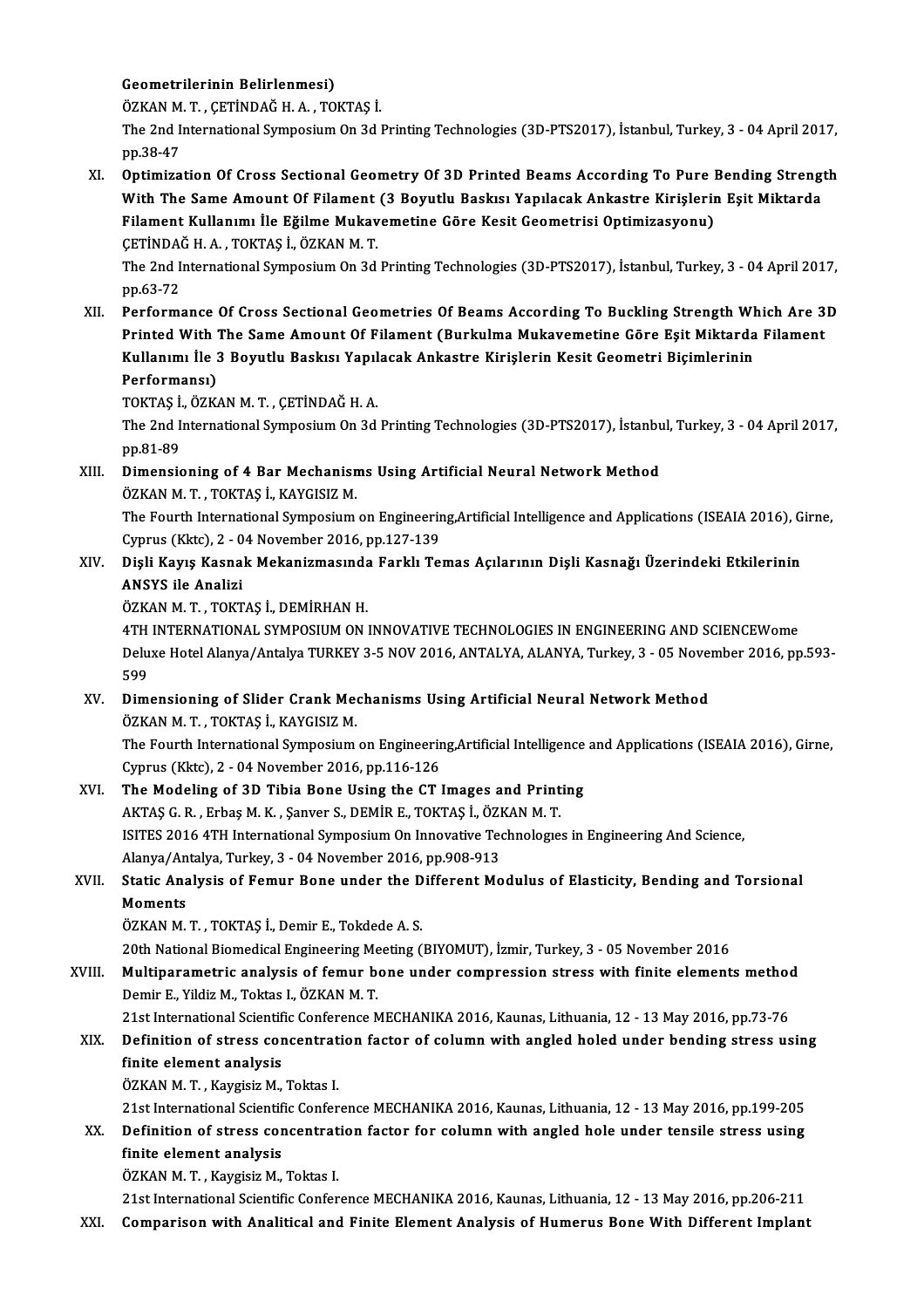Hole Diameters Under Combined Stress DEMİRE.,TİRYAKİG.,TOKTAŞ İ.,ÖZKANM.T. BIOENG'15 II. International Bioengineering Conference, İstanbul, Turkey, 27 November 2015, pp.70-79 DEMIR E., TIRYAKI G., TOKTAŞ İ., ÖZKAN M. T.<br>BIOENG'15 II. International Bioengineering Conference, İstanbul, Turkey, 27 November 2015, pp.70-79<br>XXII. Comparison with Analytical and Finite Element Analysis Results via BIOENG'15 II. International Bioengineering Co<br>Comparison with Analytical and Finite Electrical State Constants in Sextan M.T., DEMIRE., TIRYAKİ G. Comparison with Analytical and Finite Element Analysis Results via Tension Test in Humerus I<br>TOKTAŞ İ., ÖZKAN M. T. , DEMİR E., TİRYAKİ G.<br>BIOENG '15 II. International Bioengineering Conference, İstanbul, Turkey, 27 Novemb TOKTAŞ İ., ÖZKAN M. T. , DEMİR E., TİRYAKİ G.<br>BIOENG '15 II. International Bioengineering Conference, İstanbul, Turkey, 27 November 2015, pp.124-132<br>XXIII. The tensile and compressive stress analysis with finite elemen BIOENG '15 II<br>The tensile<br>angled hole<br>TOETAS LÖZ The tensile and compressive st<br>angled hole<br>TOKTAŞ İ., ÖZKAN M. T. , DEMİR E.<br>2PD INTERNATIONAL SYMPOSUM angled hole<br>TOKTAŞ İ., ÖZKAN M. T. , DEMİR E.<br>3RD INTERNATIONAL SYMPOSIUM ON INNOVATIVE TECHNOLOGIES IN ENGINEERING AND SCIENCE, 3 - 05 June<br>2015 TOKTAS İ., ÖZKAN M. T., DEMİR E. 3RD INTERNATIONAL SYMPOSIUM ON INNOVATIVE TECHNOLOGIES IN ENGINEERING AND<br>2015<br>XXIV. Finite Element Investigation of Castellated Sigma Profiles Under Torsional Stress<br>ÖZKAN M.T. TOKTAS İ. SERKAN İ 2015<br>Finite Element Investigation of<br>ÖZKAN M. T. , TOKTAŞ İ., SERKAN İ.<br>2PD INTERNATIONAL SYMPOSUM Finite Element Investigation of Castellated Sigma Profiles Under Torsional Stress<br>ÖZKAN M. T. , TOKTAŞ İ., SERKAN İ.<br>3RD INTERNATIONAL SYMPOSIUM ON INNOVATIVE TECHNOLOGIES IN ENGINEERING AND SCIENCE, Spain, 3 - 05<br>Iune 201 ÖZKAN M.<br>3RD INTER<br>June 2015<br>The tensil 3RD INTERNATIONAL SYMPOSIUM ON INNOVATIVE TECHNOLOGIES IN ENGINEERING AND SCIENCE, Spain, 3<br>June 2015<br>XXV. The tensile and compressive stress analysis with finite element method on the castellated beams<br>containing beyggena June 2015<br>The tensile and compressive stress analysis w<br>containing hexagonal and octagonal openings<br>ÖZKAN M.T., TOKTAS İ. DEMİD E The tensile and compressive st<br>containing hexagonal and octa<br>ÖZKAN M.T., TOKTAŞ İ., DEMİR E.<br>2PD INTERNATIONAL SYMPOSUM containing hexagonal and octagonal openings<br>ÖZKAN M. T. , TOKTAŞ İ., DEMİR E.<br>3RD INTERNATIONAL SYMPOSIUM ON INNOVATIVE TECHNOLOGIES IN ENGINEERING AND SCIENCE, Valencia, Spain,3 -05 June 2015 3RD INTERNATIONAL SYMPOSIUM ON INNOVATIVE TECHNOLOGIES IN ENGINEERIN<br>Spain, 3 - 05 June 2015<br>XXVI. Finite Element Investigation On The Notch Sensitivity Of Castellated Beams<br>ÖZKAN M.T. TOKTAS İ. TAMER T Spain, 3 - 05 June 2015<br>Finite Element Investigation Or<br>ÖZKAN M. T. , TOKTAŞ İ., TAMER T.<br>2PD INTERNATIONAL SYMPOSUM Finite Element Investigation On The Notch Sensitivity Of Castellated Beams<br>ÖZKAN M. T. , TOKTAŞ İ., TAMER T.<br>3RD INTERNATIONAL SYMPOSIUM ON INNOVATIVE TECHNOLOGIES IN ENGINEERING AND SCIENCE, Valencia,<br>Spain 3, .05 June 20 ÖZKAN M. T. , TOKTAŞ İ.<br>3RD INTERNATIONAL S<br>Spain, 3 - 05 June 2015<br>Modal Analysis of Hu 3RD INTERNATIONAL SYMPOSIUM ON INNOVATIVE TECHNOLOGIES IN ENGINEERING AND SCIENCE, Valencia,<br>Spain, 3 - 05 June 2015<br>XXVII. Modal Analysis of Humerus Bone Fracture With Fixed-Fixed Boundary Condition Based on Finite<br>Flamen Spain, 3 - 05 June 20<br>Modal Analysis of<br>Element Analysis<br>KURT B. TOKTAS İ Modal Analysis of Humerus <mark>I</mark><br>Element Analysis<br>KURT P., TOKTAŞ İ., ÖZKAN M. T.<br>ISITES 2015. (2nd International i Element Analysis<br>KURT P., TOKTAŞ İ., ÖZKAN M. T.<br>ISITES 2015, (3nd International Symposium on Innovative Technologies in Engineering and Science), Valencia, KURT P., TOKTAŞ İ., ÖZKAN M. T.<br>ISITES 2015, (3nd International Sympo<br>Spain, 3 - 05 June 2015, pp.2556-2562<br>Companison with different models XXVIII. Comparison with different models of bending stress analysis of the cantilever beams under different profile section materials and loads Spain, 3 - 05 June 2015, pp.2556-2562<br>Comparison with different models<br>profile section materials and loads<br>iAPPAR G ÖZKAN M T LUSAN T DEM jABBARG.,ÖZKANM.T. , İHSANT.,DEMİRE. profile section materials and loads<br>jABBAR G., ÖZKAN M. T. , İHSAN T., DEMİR E.<br>2. Yapay Zeka Uygulamalari Sempozyumu, Girne, Cyprus (Kktc), 5 - 07 November 2014<br>Compozison with different models of tensile and sempressive jABBAR G., ÖZKAN M. T. , İHSAN T., DEMİR E.<br>2. Yapay Zeka Uygulamalari Sempozyumu, Girne, Cyprus (Kktc), 5 - 07 November 2014<br>XXIX. Comparison with different models of tensile and compressive stress analysis on a canti 2. Yapa<br>Compa<br>model<br>DEM<sup>ip</sup> Comparison with different models of t<br>model<br>DEMİR E., İHSAN T., ÖZKAN M. T. , Jabbar G.<br>2. Yanav Zaka Uygulamaları Sampaggumu. model<br>DEMİR E., İHSAN T., ÖZKAN M. T. , Jabbar G.<br>2. Yapay Zeka Uygulamaları Sempozyumu, Girne, Cyprus (Kktc), 5 - 07 November 2014 DEMİR E., İHSAN T., ÖZKAN M. T. , Jabbar G.<br>2. Yapay Zeka Uygulamaları Sempozyumu, Girne, Cyprus (Kktc), 5 - 07 November 2014<br>XXX. Düz Dişli Çarklar İçin Lewis Form Faktörünün Belirlenmesi İçin Yapay Sinir Ağları Taban 2. Yapay Ze<br><mark>Düz Dişli</mark><br>Yaklaşım<br>DÜNDAR K Düz Dişli Çarklar İçin Lewis For<mark>ı</mark><br>Yaklaşım<br>DÜNDAR K., ÖZKAN M.T. , TOKTAŞ İ.<br>The First International Sumnosium o Yaklaşım<br>DÜNDAR K., ÖZKAN M. T. , TOKTAŞ İ.<br>The First International Symposium on Industrial Design Engineering, Karabük, Turkey, 8 - 09 May 2014<br>Celik Yanılar İsin Öngerilmeli Celik I Kiriş Ünetilebilirliğinin Anastırılmas DÜNDAR K., ÖZKAN M. T. , TOKTAŞ İ.<br>The First International Symposium on Industrial Design Engineering, Karabük, Turl<br>XXXI. Çelik Yapılar İçin Öngerilmeli Çelik I Kiriş Üretilebilirliğinin Araştırılması<br>ÖZER A., ÖZÇATAL The First International Symposium on<br>Çelik Yapılar İçin Öngerilmeli Çelik<br>ÖZER A., ÖZÇATALBAŞ Y., ÖZKAN M.T.<br>2. Ulusel Yapı Makamesi Kongresi ve S Çelik Yapılar İçin Öngerilmeli Çelik I Kiriş Üretilebilirliğinin Araştırılması<br>ÖZER A., ÖZÇATALBAŞ Y., ÖZKAN M. T.<br>3. Ulusal Yapı Malzemesi Kongresi ve Sergisi, İstanbul, Turkey, 15 - 17 November 2006, pp.175-178<br>Celik Yap XXXII. Çelik Yapılar için Ön gerilmeli Çelik I Kiriş Üretilebilirliğinin Araştırılması<br>ÖZER A., ÖZÇATALBAŞ Y., ÖZKAN M. T. 3. Ulusal Yapı Malzemesi Kongresi ve S<br>Çelik Yapılar için Ön gerilmeli Çeli<br>ÖZER A., ÖZÇATALBAŞ Y., ÖZKAN M.T.<br>TMMOB 3. Ulusal Yapı Malzemesi Kon Çelik Yapılar için Ön gerilmeli Çelik I Kiriş Üretilebilirliğinin Araştırılması<br>ÖZER A., ÖZÇATALBAŞ Y., ÖZKAN M. T.<br>T.M.M.OB. 3. Ulusal Yapı Malzemesi Kongresi, İstanbul, Turkey, 15 November 2006, pp.14-20<br>Eksantnik Yük Ta XXXIII. Eksantrik Yük Taşıyan Civataların Mukavemet Analizi ve Tasarımı<br>DÜNDAR K. ÖZKAN M. T. T.M.M.OB. 3. Ulusal Yapı M<br><mark>Eksantrik Yük Taşıyan</mark><br>DÜNDAR K., ÖZKAN M. T.<br>MATİK 1007 Makina Tasa Eksantrik Yük Taşıyan Civataların Mukavemet Analizi ve Tasarımı<br>DÜNDAR K., ÖZKAN M. T.<br>MATİK 1997 Makina Tasarım Teorisi ve Modern İmalat Yöntemleri Konferansı, Ankara, Turkey, 15 September<br>1997-nn 304-310 DÜNDAR K., ÖZKA<br>MATİK 1997 Maki<br>1997, pp.304-310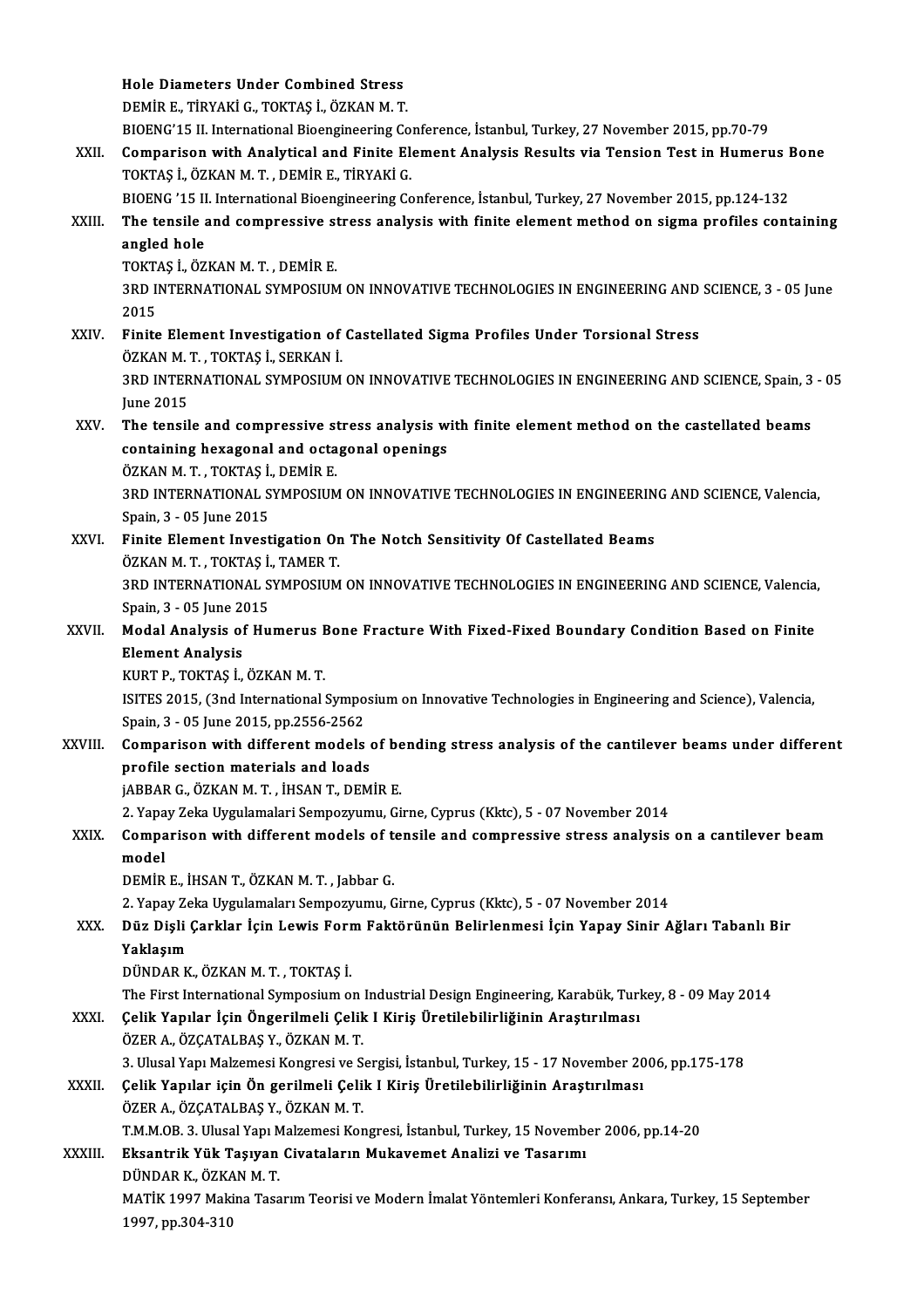# Supported Projects

Supported Projects<br>ÖZKAN M. T. , Project Supported by Higher Education Institutions, Mekanizmalar Dersi İçin Uzaktan Eğitim Modülünün<br>Celistirilmesi ve Uvgulanması, 2008, Centinues Bupportou Trojocce<br>ÖZKAN M. T. , Project Supported by Higher Educ<br>Geliştirilmesi ve Uygulanması, 2008 - Continues<br>ÖZKAN M. T. , Project Supported by Higher Educ ÖZKAN M. T. , Project Supported by Higher Education Institutions, Mekanizmalar Dersi İçin Uzaktan Eğitim Modülünün<br>Geliştirilmesi ve Uygulanması, 2008 - Continues<br>ÖZKAN M. T. , Project Supported by Higher Education Institu Geliştirilmesi ve Uygulanması, 2008 - Continues<br>ÖZKAN M. T. , Project Supported by Higher Education Institutions, Ahş<br>kilitlenme bağlantı (snap-fits ) tasarımının iyileştirilmesi, 2019 - 2021<br>Özkan M. T. , Erdemir E. Proje ÖZKAN M. T. , Project Supported by Higher Education Institutions, Ahşap plastik kompozit malzeme üretimi ile esn<br>kilitlenme bağlantı (snap-fits ) tasarımının iyileştirilmesi, 2019 - 2021<br>Özkan M. T. , Erdemir F., Project S kilitlenme bağlantı (snap-fits ) tasarımının iyileştirilmesi, 2019 - 2021<br>Özkan M. T. , Erdemir F., Project Supported by Higher Education Institutions, 07/2019-02 Ahşap plastik kompozit<br>malzeme üretimi ile esneyerek kilitl Özkan M. T. , Erdemir F., Project Supported by Higher Education Institutions, 07/2019-02 Ahşap plastik kompozit<br>malzeme üretimi ile esneyerek kilitlenme bağlantı (snap-fits ) tasarımının iyileştirilmesi, 2018 - 2021<br>Özkan malzeme üretimi ile esney<br>Özkan M. T. , Project Suppe<br>İncelenmesi, 2011 - 2015<br>ÖZKAN M. T. , Project Supp Özkan M. T. , Project Supported by Higher Education Institutions, Hidrolik Yön Kontrol Valfinin Akış Denklemlerinin<br>İncelenmesi, 2011 - 2015<br>ÖZKAN M. T. , Project Supported by Higher Education Institutions, Katriç Valfin T İncelenmesi, 2011 - 2<br>ÖZKAN M. T. , Project<br>Analizi, 2011 - 2015<br>ÖZKAN M. T. - Project ÖZKAN M. T. , Project Supported by Higher Education Institutions, Katriç Valfin Tasarımı Matematiksel Modellenn<br>Analizi, 2011 - 2015<br>ÖZKAN M. T. , Project Supported by Higher Education Institutions, KARTRİÇ VALFİN TASARIMI Analizi, 2011 - 2015<br>ÖZKAN M. T. , Project Supported by Higher Education Institutions, KARTRİÇ VALFİN TASARIMI, MATEMATİKSEL<br>MODELLEMESİ VE ANALİZİ, 2011 - 2014 ÖZKAN M. T. , Project Supported by Higher Education Institutions, KARTRİÇ VALFİN TASARIMI, MATEMATİKSEL<br>MODELLEMESİ VE ANALİZİ, 2011 - 2014<br>ÖZKAN M. T. , Project Supported by Higher Education Institutions, BİLGİSAYAR DESTE MODELLEMESİ VE ANALİZİ, 2011 - 2014<br>ÖZKAN M. T. , Project Supported by Higher Education Instit<br>ELEMANLAR YÖNTEMİ İLE MODELLENMESİ, 2010 - 2014

# ELEMANLAR YÖNTEMİ İLE MODELLENMESİ, 2010 - 2014<br>Activities in Scientific Journals

Energy and Materials, Editor, 2021 - Continues Aerospace III Screenerine Journalis<br>Energy and Materials, Editor, 2021 - Continues<br>Aerospace Engineering: An International Journal (AEROIJ), Editor, 2021 - Continues<br>Relitelmik Dengisi, Assistant Editor, 2021 - Continues Energy and Materials, Editor, 2021 - Continues<br>Aerospace Engineering: An International Journal (AE<br>Politeknik Dergisi, Assistant Editor, 2021 - Continues<br>International Journal of Materials Science and Annlig Aerospace Engineering: An International Journal (AEROIJ), Editor, 2021 - Continues<br>Politeknik Dergisi, Assistant Editor, 2021 - Continues<br>International Journal of Materials Science and Applications, Editor, 2021 - Continue Politeknik Dergisi, Assistant Editor, 2021 - Continues<br>International Journal of Materials Science and Applica<br>Politeknik Dergisi, Assistant Editor, 2020 - Continues<br>Aspeapece Engineering: An International Journal (AE International Journal of Materials Science and Applications, Editor, 2021 - Continues<br>Politeknik Dergisi, Assistant Editor, 2020 - Continues<br>Aerospace Engineering: An International Journal (AEROIJ), Editor, 2019 - Continue Politeknik Dergisi, Assistant Editor, 2020 - Continues<br>Aerospace Engineering: An International Journal (AEROIJ), Editor, 2019 - Continues<br>Politeknik Dergisi, Assistant Editor, 2019 - Continues Aerospace Engineering: An International Journal (AEROIJ), Editor, 2019 - Continues<br>Politeknik Dergisi, Assistant Editor, 2019 - Continues<br>Aerospace Engineering: An International Journal (AEROIJ), Editor, 2018 - Continues<br>P Politeknik Dergisi, Assistant Editor, 2019 - Continues<br>Aerospace Engineering: An International Journal (AE<br>Politeknik Dergisi, Assistant Editor, 2013 - Continues<br>Politeknik Dergisi, Assistant Editor, 2017 - Continues Aerospace Engineering: An International Journal (AE<br>Politeknik Dergisi, Assistant Editor, 2018 - Continues<br>Politeknik Dergisi, Assistant Editor, 2017 - Continues<br>Aerospace Engineering: An International Journal (AE Politeknik Dergisi, Assistant Editor, 2018 - Continues<br>Politeknik Dergisi, Assistant Editor, 2017 - Continues<br>Aerospace Engineering: An International Journal (AEROIJ), Editor, 2017 - Continues<br>Politeknik Dergisi, Editor, 2 Politeknik Dergisi, Assistant Editor, 2017 - C<br>Aerospace Engineering: An International Jo<br>Politeknik Dergisi, Editor, 2016 - Continues<br>Politeknik Dergisi, Assistant Editor, 2016 - C Aerospace Engineering: An International Journal (AE<br>Politeknik Dergisi, Editor, 2016 - Continues<br>Politeknik Dergisi, Assistant Editor, 2016 - Continues<br>Asrespace Engineering: An International Journal (AE Politeknik Dergisi, Editor, 2016 - Continues<br>Politeknik Dergisi, Assistant Editor, 2016 - Continues<br>Aerospace Engineering: An International Journal (AEROIJ), Editor, 2016 - Continues<br>International Journal of Metarials Scie Politeknik Dergisi, Assistant Editor, 2016 - Continues<br>Aerospace Engineering: An International Journal (AEROIJ), Editor, 2016 - Continues<br>International Journal of Materials Science and Applications, Editor, 2016 - Continue Aerospace Engineering: An International Journal (AEROIJ), Editor, 2016 - Continues<br>International Journal of Materials Science and Applications, Editor, 2016 - Continues<br>n Materials Science and Engineering: An International

# n materiais science and Engineering: An international journal ,<br>Memberships / Tasks in Scientific Organizations Memberships / Tasks in Scientific Organizations<br>AIRCC, Member of Science Committee, 2010 - Continues, India

AIRCC, Member of Science Committee, 2010 - Continues, India<br>Scientific Refereeing

Project Supported by Higher Education Institutions, BAP PhD, Gazi University, Turkey, November 2021 Defermente Refer oorlog<br>Project Supported by Higher Education Institutions, BAP PhD, Gazi Unive<br>JOURNAL OF INTELLIGENT MANUFACTURING, SCI Journal, March 2021<br>JOURNAL OF INTELLIGENT MANUFACTURING, SCI Journal, March 2021 Project Supported by Higher Education Institutions, BAP PhD, Gazi Unive<br>JOURNAL OF INTELLIGENT MANUFACTURING, SCI Journal, March 2021<br>JOURNAL OF INTELLIGENT MANUFACTURING, SCI Journal, March 2021<br>Journal Of Intelligent Man JOURNAL OF INTELLIGENT MANUFACTURING, SCI Journal, Ma<br>JOURNAL OF INTELLIGENT MANUFACTURING, SCI Journal, Ma<br>Journal Of Intelligent Manufacturing, SCI Journal, March 2021<br>JOURNAL OF INTELLIGENT MANUFACTURING, SCI Journal, F JOURNAL OF INTELLIGENT MANUFACTURING, SCI Journal, March 2021<br>Journal Of Intelligent Manufacturing, SCI Journal, March 2021<br>JOURNAL OF INTELLIGENT MANUFACTURING, SCI Journal, February 2021 JOURNAL OF INTELLIGENT MANUFACTURING, SCI Journal, February 2021